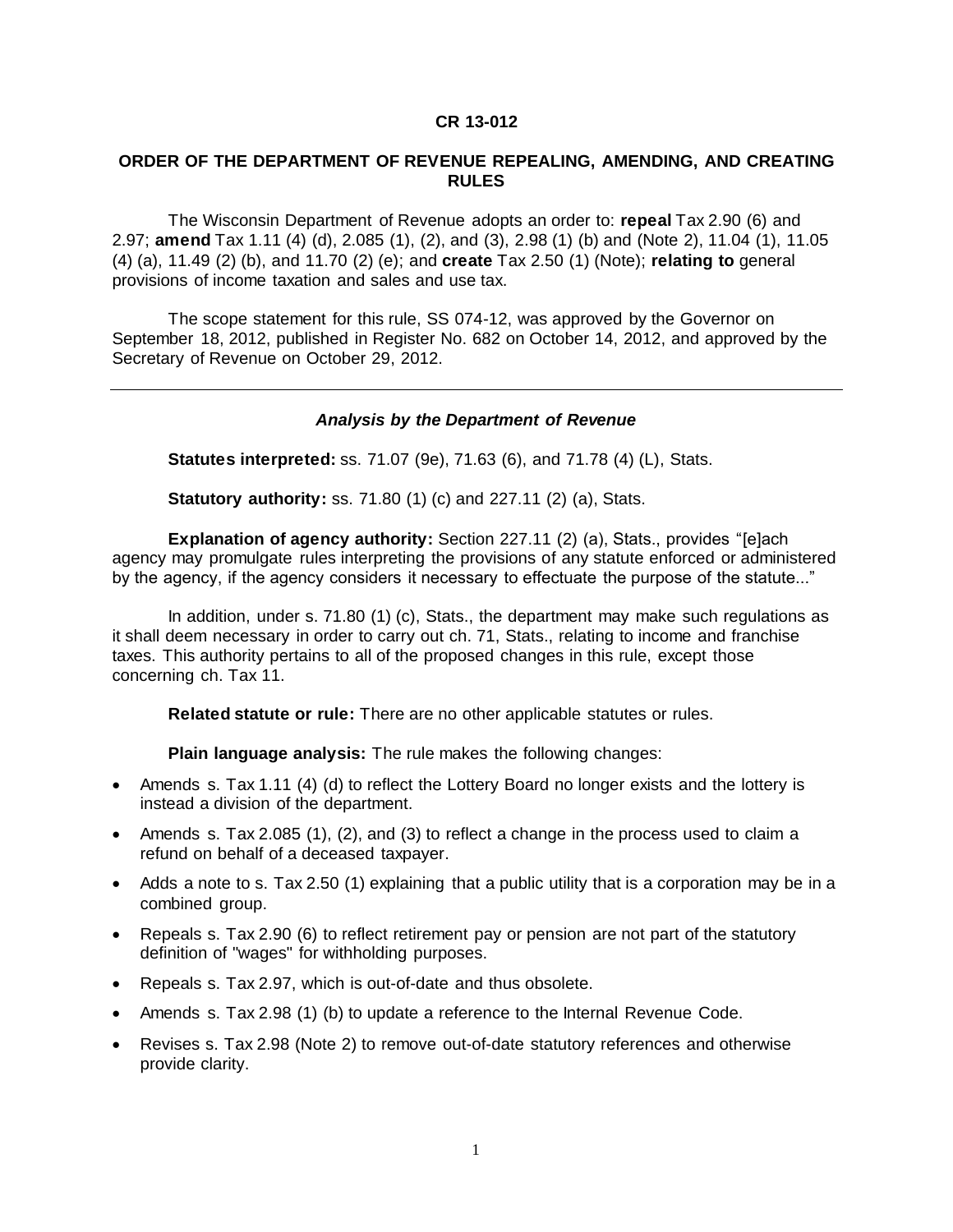- Amends ss. Tax 11.04 (1), 11.05 (4) (a), and 11.49 (2) (b) to reflect the addition of the Wisconsin Economic Development Corporation as an exempt entity (2011 Wisconsin Act 7).
- Amends s. Tax 11.70 (2) (e) to correct a grammatical error.

**Summary of, and comparison with, existing or proposed federal regulation:** There is no existing or proposed federal regulation that is intended to address the activities to be regulated by the rule.

**Comparison with rules in adjacent states:** The department is not aware of a similar rule in an adjacent state.

**Summary of factual data and analytical methodologies:** 2012 Executive Order 61 and 2011 Wisconsin Act 46 requires state agencies to work with the Small Business Regulatory Review Committee to review the agency's administrative rules that may be particularly onerous to small businesses in Wisconsin. In response, the department initiated a comprehensive review of all of its administrative rules. The changes described above were identified as part of that review. No other data was used in the preparation of this rule order or this analysis.

**Analysis and supporting documents used to determine effect on small business:** This rule order makes changes to reflect current law and current department policy. It makes no policy or other changes having an effect on small business.

**Anticipated costs incurred by private sector:** This rule order does not have a fiscal effect on the private sector.

**Effect on small business:** This rule order does not affect small business.

**Agency contact person:** Please contact Dale Kleven at (608) 266-8253 or dale.kleven@revenue.wi.gov, if you have any questions regarding this rule order.

**Place where comments are to be submitted and deadline for submission:** The deadline for comments on this rule order was April 1, 2013.

**SECTION 1.** Tax 1.11 (4) (d) is amended to read:

Tax 1.11 (4) (d) *Lottery board division.* The executive director administrator of the lottery board may request examination of tax returns for the purpose of withholding delinquent Wisconsin taxes, child support, and other debts owing this state.

**SECTION 2.** Tax 2.085 (1), (2), and (3) are amended to read:

Tax 2.085 (1) If a refund of Wisconsin income taxes is due a deceased taxpayer and if the refund exceeds \$100 claimant is unable to cash the refund check, the claimant shall filewith the income tax return, a completed form I-804 804, entitled "Claim for Decedent's Wisconsin Income Tax Refund".

(2) Form  $I-804$  does not have to be filed if the If a refund is claimed on a joint Wisconsin income tax return of the surviving spouse and the decedent. The, the surviving spouse shall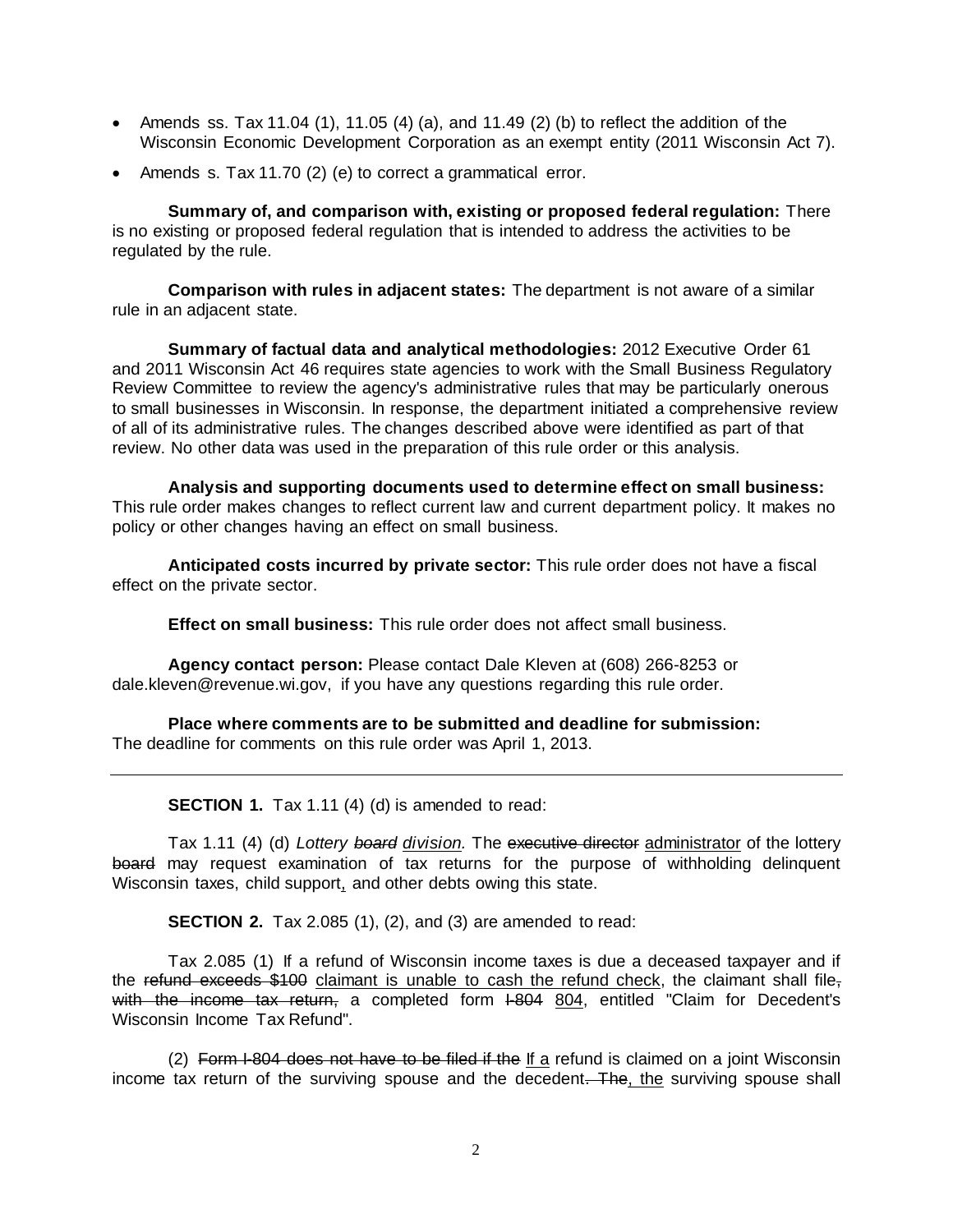write "filing as surviving spouse" in the signature area of the return. If someone other than the surviving spouse is the personal representative, the personal representative shall also sign the joint return.

(3) Forms required to be filed under sub. (1) shall be mailed to  $the$ -Wisconsin Department of Revenue, Tax Operations Bureau - Mail Stop 3-164, P.O. Box 59 8903, Madison, WI 53785 53708-8903.

**SECTION 3.** Tax 2.50 (1) (Note) is created to read:

Tax 2.50 (1) (Note) A public utility that is a corporation may be in a combined group for taxable years beginning on or after January 1, 2009. See s. Tax 2.61 (2) for a description of corporations required to use combined reporting.

**SECTION 4.** Tax 2.90 (6) is repealed.

**SECTION 5.** Tax 2.97 is repealed.

**SECTION 6.** Tax 2.98 (1) (b) and (Note 2) are amended to read:

Tax 2.98 (1) (b) If a taxpayer sustains a casualty loss from a disaster in an area subsequently determined by the president of the United States to warrant federal assistance, section 165  $(h)$  (i) of the Internal Revenue Code gives taxpayers the election to deduct the loss on the return for the current tax year or on the return for the immediately preceding tax year.

(Note 2) Section 71.02 (2) (d), 1983 Stats., which defines "Wisconsin taxable income," was renumbered 71.02 (2) (me), 1985 Stats., and amended by 1985 Wis. Act 29, The treatment described in this section became effective with 1986 individual income tax returns filed in taxable year 1987. This amendment is reflected in s. Tax 2.98. Section 71.02 (2) (me), 1985 Stats., was again renumbered, s. 71.01 (16), Stats., by 1987 Wis. Act 312. For 1985 and prior year income tax returns filed in 1986 and prior taxable years, disaster area losses from damage to property used for personal purposes were also allowed, as an itemized deduction, using the provisions in sub. (1) (b) and the individual treatment in sub. (2) (b).

**SECTION 7.** Tax 11.04 (1) is amended to read:

Tax 11.04 (1) DEFINITION. In this rule, "exempt entity" means a person qualifying for an exemption under s. [77.54 \(9a\)](http://docs.legis.wisconsin.gov/document/statutes/77.54(9a)) or [77.55 \(1\),](http://docs.legis.wisconsin.gov/document/statutes/77.55(1)) Stats. Section [77.54 \(9a\),](http://docs.legis.wisconsin.gov/document/statutes/77.54(9a)) Stats., provides an exemption for sales to this state or any agency thereof, the University of Wisconsin Hospitals and Clinics Authority, the Wisconsin Aerospace Authority, the Wisconsin Economic Development Corporation, the Health Insurance Risk-Sharing Plan Authority, and the Fox River Navigational System Authority; any county, city, village, town or school district in this state; a county-city hospital established under s. [66.0927,](http://docs.legis.wisconsin.gov/document/statutes/66.0927) Stats.; a sewerage commission organized under s. [281.43 \(4\),](http://docs.legis.wisconsin.gov/document/statutes/281.43(4)) Stats., or a metropolitan sewerage district organized under ss. [200.01](http://docs.legis.wisconsin.gov/document/statutes/200.01) to [200.15](http://docs.legis.wisconsin.gov/document/statutes/200.15) or [200.21](http://docs.legis.wisconsin.gov/document/statutes/200.21) to [200.65,](http://docs.legis.wisconsin.gov/document/statutes/200.65) Stats.; any other unit of government in this state or any agency or instrumentality of one or more units of government in this state; any federally recognized American Indian tribe or band in this state; any joint local water authority created under s. [66.0823,](http://docs.legis.wisconsin.gov/document/statutes/66.0823) Stats.; any corporation, community chest fund, foundation or association organized and operated exclusively for religious, charitable, scientific or educational purposes, or for the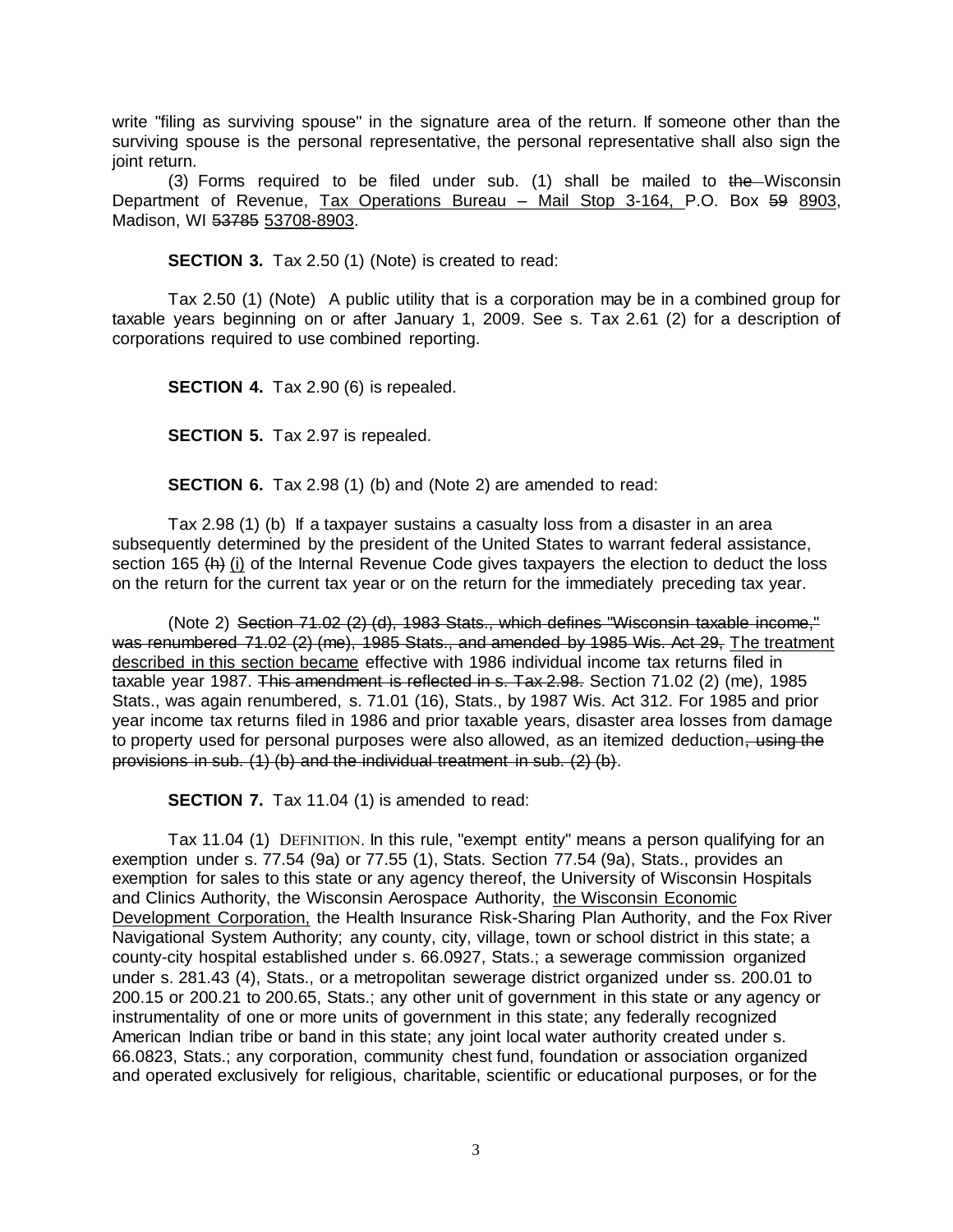prevention of cruelty to children or animals, except hospital service insurance corporations under s. [613.80 \(2\),](http://docs.legis.wisconsin.gov/document/statutes/613.80(2)) Stats., no part of the net income of which inures to the benefit of any private stockholder, shareholder, member or corporation; a local exposition district under subch. [II](http://docs.legis.wisconsin.gov/document/statutes/subch.%20II%20of%20ch.%20229) [of](http://docs.legis.wisconsin.gov/document/statutes/subch.%20II%20of%20ch.%20229)  [ch. 229,](http://docs.legis.wisconsin.gov/document/statutes/subch.%20II%20of%20ch.%20229) Stats.; a local cultural arts district under subch. [V](http://docs.legis.wisconsin.gov/document/statutes/subch.%20V%20of%20ch.%20229) [of ch. 229,](http://docs.legis.wisconsin.gov/document/statutes/subch.%20V%20of%20ch.%20229) Stats.; a cemetery company or corporation described under section [501](http://docs.legis.wisconsin.gov/document/usc/26%20USC%20501) (c) [13](http://docs.legis.wisconsin.gov/document/usc/26%20USC%2013) of the Internal Revenue Code, if the tangible personal property or taxable services are used exclusively by the cemetery company or corporation for the purposes of the company or corporation. Section [77.55 \(1\),](http://docs.legis.wisconsin.gov/document/statutes/77.55(1)) Stats., provides an exemption for sales to the United States, its unincorporated agencies and instrumentalities, and any unincorporated [incorporated] agency or instrumentality of the United States wholly owned by the United States or by a corporation wholly owned by the United States.

**SECTION 8.** Tax 11.05 (4) (a) is amended to read:

Tax 11.05 (4) (a) Section 77.54 (9a), Stats., exempts sales to and the storage, use or other consumption of tangible personal property and items and property under s. 77.52 (1) (b) and (c), Stats., and services by Wisconsin or by any agency of Wisconsin, the University of Wisconsin Hospitals and Clinics Authority, the Wisconsin Aerospace Authority, the Wisconsin Economic Development Corporation, the Health Insurance Risk-Sharing Plan Authority, and the Fox River Navigational System Authority; any county, city, village, town or school district in this state; a county-city hospital established under s. 66.0927, Stats.; a sewerage commission organized under s. 281.43 (4), Stats., or a metropolitan sewerage district organized under ss. 200.01 to 200.15 or 200.21 to 200.65, Stats.; any other unit of government in this state or any agency or instrumentality of one or more units of government in this state; any federally recognized American Indian tribe or band in this state; any joint local water authority created under s. 66.0823, Stats.; any corporation, community chest fund, foundation or association organized and operated exclusively for religious, charitable, scientific or educational purposes, or for the prevention of cruelty to children or animals, except hospital service insurance corporations under s. 613.80 (2), Stats., no part of the net income of which inures to the benefit of any private stockholder, shareholder, member or corporation; a local exposition district under subch. II of ch. 229, Stats.; a local cultural arts district under subch. V of ch. 229, Stats.; and a cemetery company or corporation described under section 501 (c) (13) of the Internal Revenue Code, if the tangible personal property or taxable services are used exclusively by the cemetery company or corporation for the purposes of the company or corporation.

**SECTION 9.** Tax 11.49 (2) (b) is amended to read:

Tax 11.49 (2) (b) Sales made directly to this state or any agency thereof, the University of Wisconsin Hospitals and Clinics Authority, the Wisconsin Aerospace Authority, the Wisconsin Economic Development Corporation, the Health Insurance Risk-Sharing Plan Authority, and the Fox River Navigational System Authority; any county, city, village, town, or school district in this state; a county-city hospital established under s. 66.0927, Stats.; a sewerage commission organized under s. 281.43 (4), Stats., or a metropolitan sewerage district organized under ss. 200.01 to 200.15 or 200.21 to 200.65, Stats.; any other unit of government in this state or any agency or instrumentality of one or more units of government in this state; any federally recognized American Indian tribe or band in this state; any joint local water authority created under s. 66.0823, Stats.; any corporation, community chest fund, foundation, or association organized and operated exclusively for religious, charitable, scientific, or educational purposes, or for the prevention of cruelty to children or animals, except hospital service insurance corporations under s. 613.80 (2), Stats., no part of the net income of which inures to the benefit